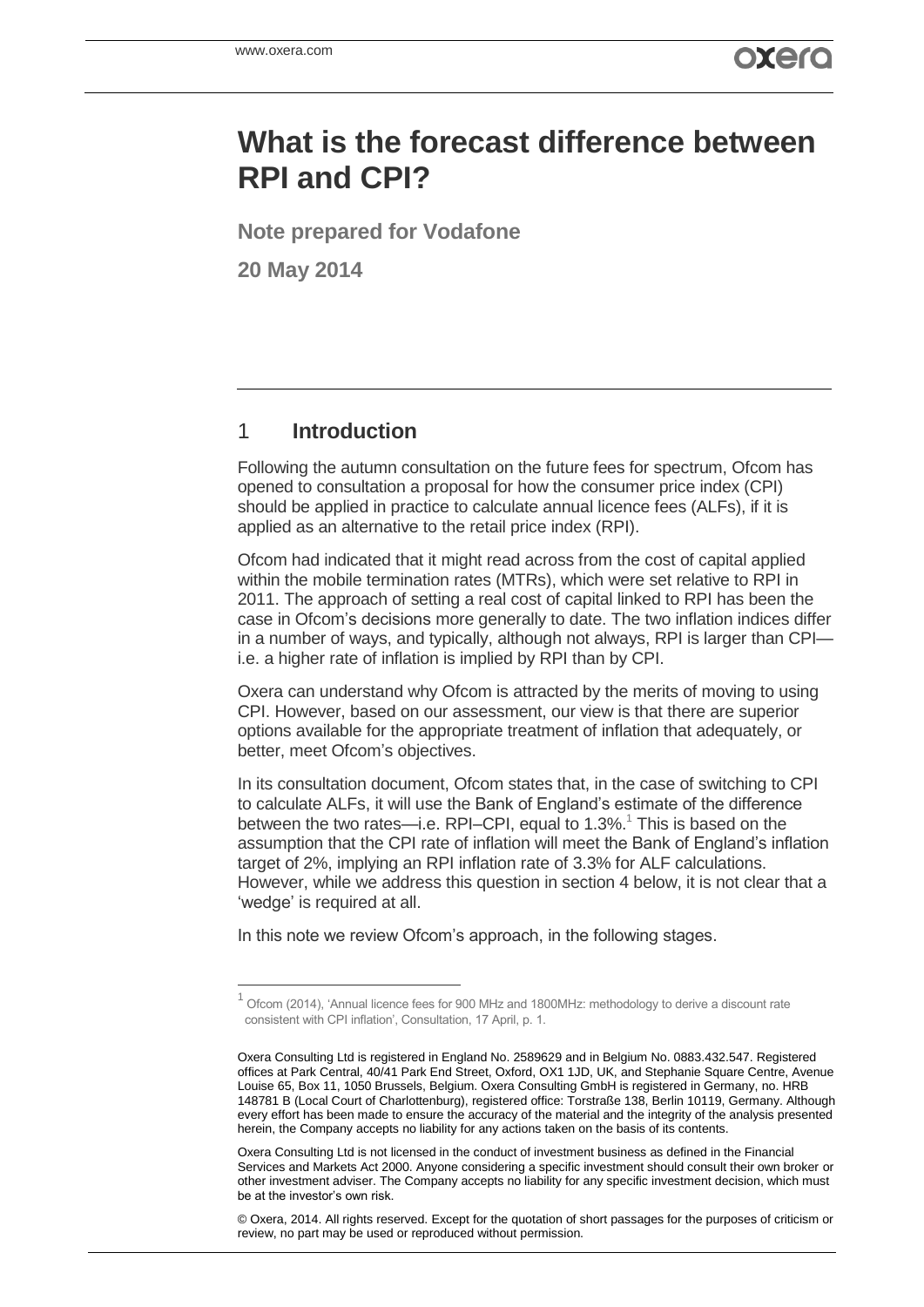- **How should CPI inflation be reflected in a discount rate?** Ofcom's approach applies a 'wedge' between RPI and CPI. However, such a wedge can only then be translated into a discount rate if the approach to defining the inflation wedge is consistent with Ofcom's approach to setting the discount rate more generally.
- **Under Ofcom's approach, what is a point estimate for the differential between RPI and CPI?** In response to the specific question addressed by the consultation, we compare options for a point estimate and conclude that, at this stage, 1.3% is a reasonable starting point for the analysis, but is at the top of the range, and it is more probable that the actual wedge over a 20-year period will be lower than 1.3%, ie. around 1.0-1.1%. It also appears likely that average CPI will be higher than 2%. Ofcom has not demonstrated that its approach results in an unbiased estimate for a 20-year period. An alternative approach of setting a fixed inflator of 2% should therefore be considered.

It is not clear (until Ofcom explains its approach to determining the discount rate) that the approach of applying a wedge will be effective in practice. In the example given in Table 1 of Ofcom's consultation, there is a time-inconsistency between the inflation stated in Mobile Call Termination (MCT) and the inflation used in the wedge. In that context, our analysis suggests:

**The effect is material and needs proper consideration**. Industry costs would be over higher £500m under Ofcom's approach to deriving the CPI-linked discount rate, than if it had recalculated its own example according to the alternative approach identified in its consultation.

**There are a number of timing considerations in applying a discount rate from another context in determining the ALF.** Ofcom's example of the using the 2011 MCT decision as the basis illustrates that there are a number of potential time-consistency problems between the level of the cost of capital for MCT, and the derivation of a discount rate for the ALF.

**The more appropriate approach would be to apply a discount rate based on the current nominal cost of debt, deflated at CPI**. Our previous report for Vodafone recommended a cost of debt, rather than the weighted average cost of capital (WACC). On the basis that a cost of debt would be the most appropriate choice of discount rate, the most practical approach to implementing the CPI adjustment would be to deflate the current nominal cost of debt at CPI.

Applying a spot market view of forward-looking implied market rates for inflation, by using current nominal debt yields, would take into account the market's view on inflation. These rates could then be deflated by an unbiased forecast for CPI. This would ensure a more comparable approach to the treatment of inflation between the choice of discount rate and the approach to setting the ALF more generally.

We also discuss below an alternative, and arguably even more simple and transparent, option of applying a fixed assumption for inflation, such as 2%, together with a nominal discount rate, which would further reduce the need for judgment within the assumptions applied in calculating the ALF.

## 2 **Application of the wedge in the ALF calculation**

This section considers Ofcom's proposed approach, of applying a CPI-RPI wedge to a real discount rate derived by reference to RPI. Ofcom's consultation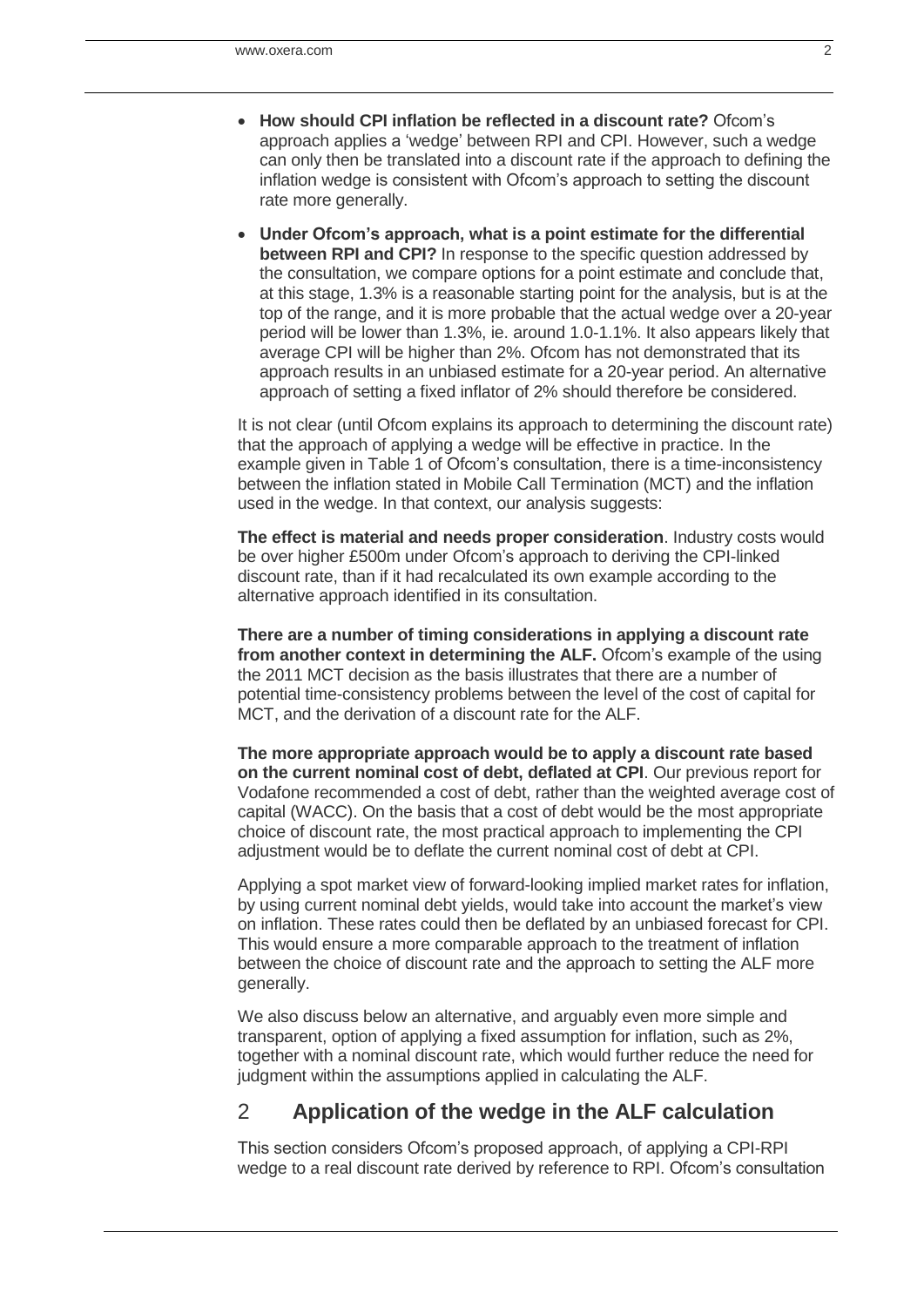j

focuses on the level of that CPI–RPI wedge, and provides examples of how the wedge would be applied, drawing on the 2011 MCT WACC decision. The consultation states:<sup>2</sup>

We have not taken any decisions yet on any of the proposals set out in the October 2013 consultation, including on the specific issues of: the choice of inflation index (CPI or RPI) to be used to calculate ALF: which discount rate to use; or whether to update other discount rate parameters (aside from the updates that relate specifically to the inflation assumptions). For the avoidance of doubt, this consultation does not cover these issues.

While it is understandable that Ofcom wishes to focus its consultation on one point, the difficult involved in applying a 'wedge' to an RPI-linked discount rate is demonstrated by Ofcom's example, which illustrates the complexities of applying the wedge as indicated. Some of these issues are as considered below.

- **Choice of nominal or real discount rate as the basis.** Ofcom's example shows the complexity of applying a real discount rate as the basis. It indicates that the choice of a nominal or real (RPI-linked rate) as the basis should make no difference, but its own example shows that this may make a difference, if the inflation assumed within the RPI-linked bond rates is different to the inflation assumed over the charge control period, which is the case in the 2011 MCT example.
- **Timing differences in inflation**. If Ofcom were to calculate the discount rate (before adjustment) using the same approach as applied in calculating the WACC for its regulatory reviews (such as the MCT example given in the consultation), there would potentially be a differential between the level of inflation in the discount rate and the level of inflation within the calculation of the wedge. Specifically, it may not be the case that the inflation used for a 3 year charge control would be appropriate for a 20 year ALF calculation.
- **Timing differences in the discount rate assumptions more generally**. Ofcom's example is based converting an RPI-based discount rate applied in a 3 year charge control to a CPI-based discount rate. In practice, it is not clear that it is appropriate to identify a discount rate calculated for the purposes of a 3 year charge control, and convert that to a rate to apply for the 20 year period relevant to the ALF.

Given the importance of the ALF, the scale of the impact on the market participants, and the difference in the relevant period, it would be better not to apply a wedge at all, but to derive a discount rate based on prevailing values for the nominal cost of debt, adjusted for CPI forecasts.

#### **2.1 Ofcom's example of conversion into a CPI-based discount rate is not internally consistent**

Ofcom's consultation begins by stating a proposed approach for a CPI-based discount rate (the 'first approach') and then an alternative approach which should produce the same result (the 'second approach'):<sup>3</sup>

Our proposed approach for deriving the real discount rate would be to deflate the nominal discount rate by CPI inflation, using the formula ((1+ nominal discount rate)/(1+inflation rate))-1.

<sup>2</sup> Ofcom (2014), 'Annual licence fees for 900 MHz and 1800MHz: methodology to derive a discount rate consistent with CPI inflation', Consultation, 17 April, para. 1.4.

 $^3$  Ofcom (2014), 'Annual licence fees for 900 MHz and 1800MHz: methodology to derive a discount rate consistent with CPI inflation', Consultation, 17 April, paras 4.1–4.2.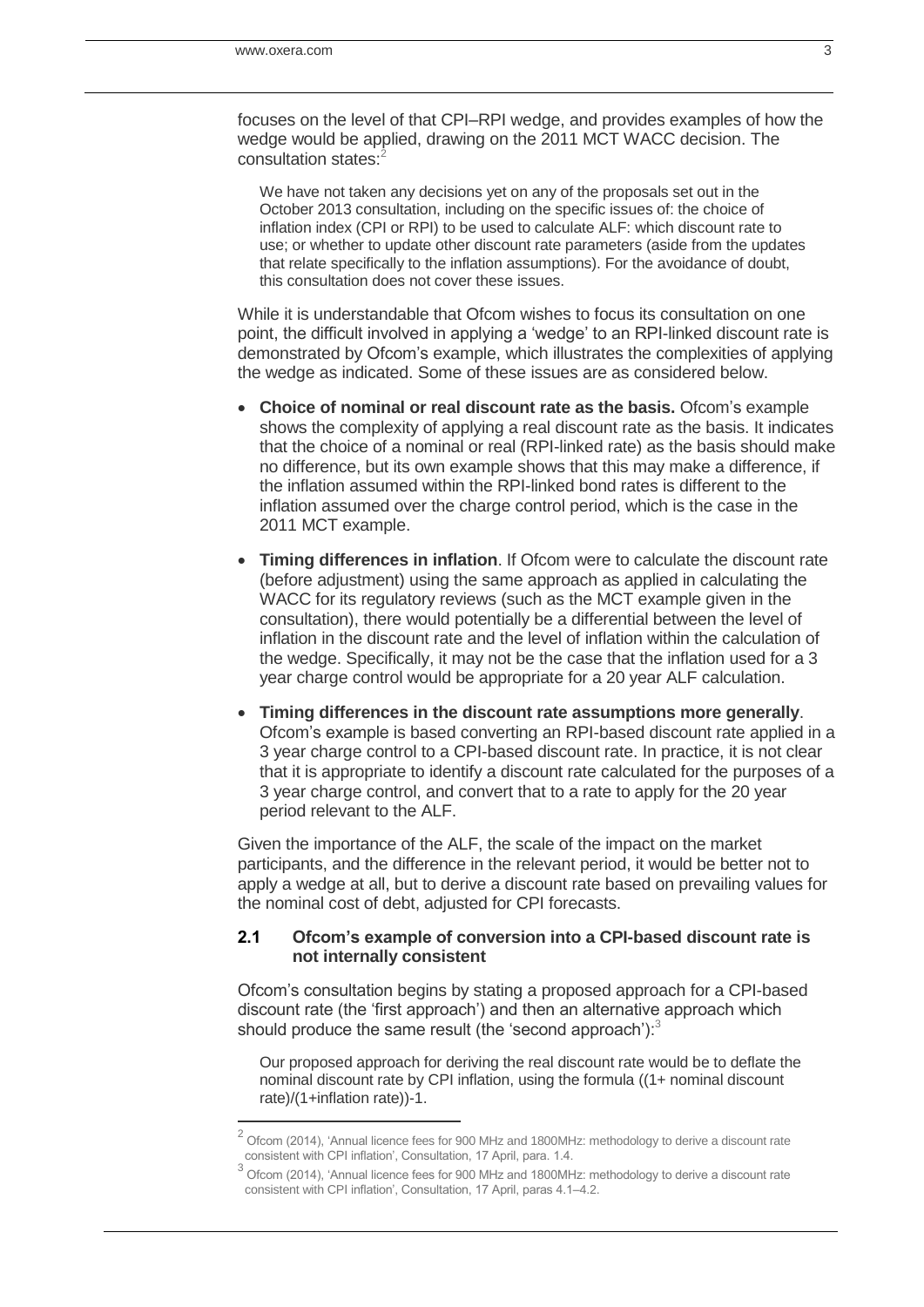This should produce the same result as starting from the real discount rate derived from nominal components deflated by RPI inflation expectations, then applying a RPI to CPI conversion factor. This RPI to CPI conversion factor would reflect the expected long run difference in RPI and CPI and is derived as (1+RPI)/(1+CPI).

In practice, in Ofcom's own example, these two calculations do have not the same result. Ofcom estimates the discount rate for ALF based on the anchor point of the MCT cost of capital (post-tax WACC). In applying the second approach, Ofcom converts the RPI-adjusted cost of capital of 4.2% into a CPIadjusted cost of capital of 5.5%. However, if it had taken the first approach, of a nominal cost of capital deflated by CPI inflation, it would have found a significantly lower discount rate of 4.7% (6.7–2%).

This is a material difference in the context of the ALF. An extra 0.8% on the discount rate would be likely to increase costs for the industry by over £500m over the ALF period.

Whether the first or the second approach is more appropriate would depend on the source of the underlying discount rate and the extent to which that underlying discount rate was based on real, or nominal, market yields, and if so how derived, as well as the time-consistency between the implied inflation within that discount rate and the 20-year period for the ALF. This is discussed further in section 2.2 below.

Until Ofcom decides on the choice of discount rate, it is not possible to respond on the most appropriate choice of CPI conversion in that specific context. However, as discussed below, this can be most readily resolved through Ofcom ensuring that it is using a directly comparable discount rate—specifically, a current market rate for the cost of debt.

#### **2.2 Ofcom should apply inflation consistently between the real cost of capital, and the ALF 'inflation'**

The previous section highlighted that the impact of the alternative approaches for converting to a CPI-linked discount rate may have a material effect on the level of the ALF. The difference results from the use of two different inflation bases:

- within the Bank of England inflation forecasts, a long-term RPI inflation forecast of 3.3%;
- within the MCT WACC, an in-period RPI inflation estimate of 2.5%.

The way to avoid this inconsistency would be to ensure that a similar period is applied for the discount rate and for the inflation assumption. As highlighted in our original submission, the use of a discount rate based on 2011 market rates for a three-year period would not be consistent with the 'one-off' long-term impact of the ALF decisions.

The use of updated 2014 market rates for a three-year period (i.e. the 2014 MCT WACC) would reduce the distortion, but the differential between an appropriate short-term inflation assumption and the long-term inflation assumption could still be material. The approach to setting the WACC in a regulatory period tends to give more weight to a range of data, including real risk-free rates over time, rather than the current spot rate. This can be shown by the Business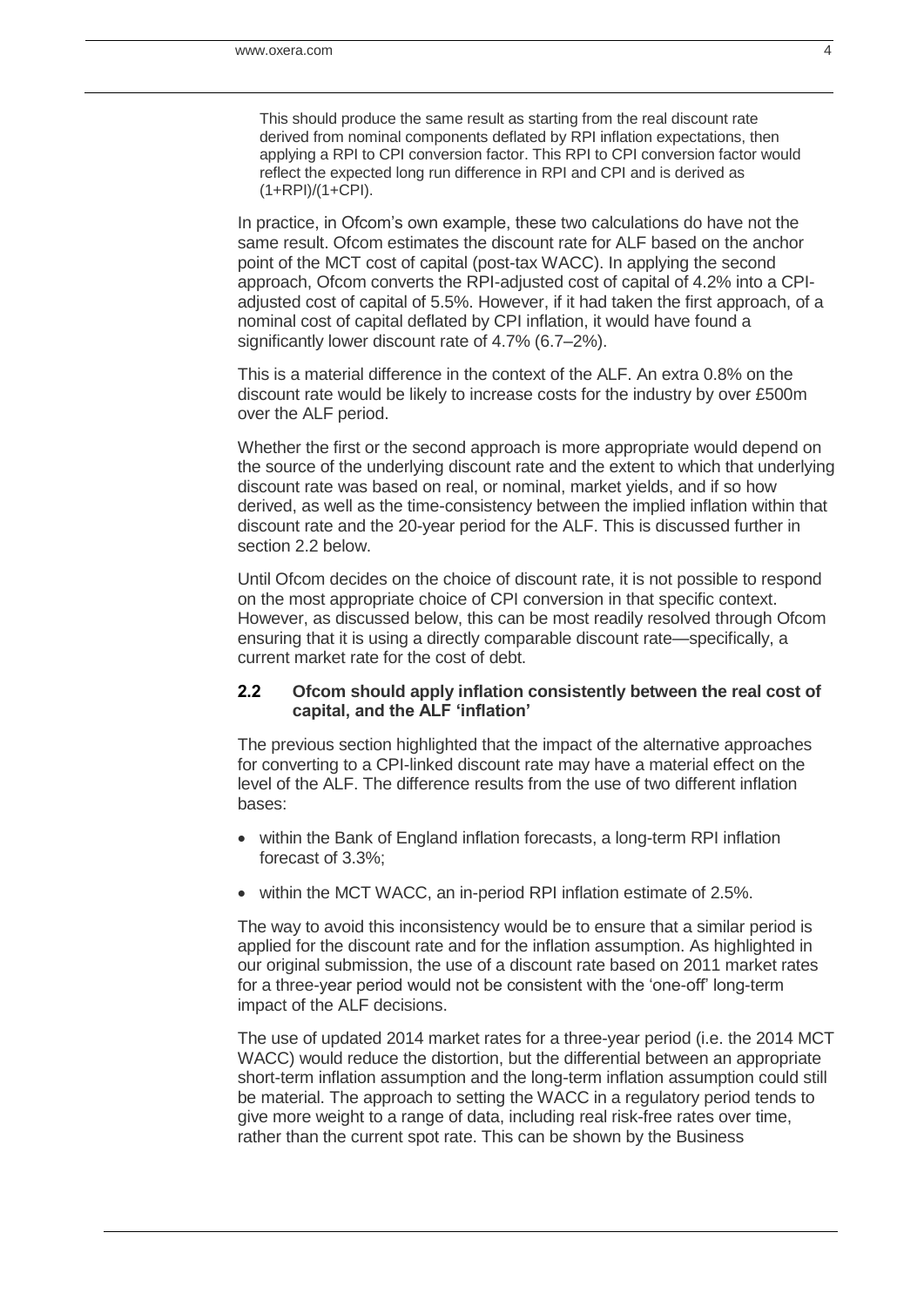Connectivity Market Review 2013 charge control determination, which applied a real risk-free rate of 1.3% when the actual risk-free rate was well below zero.<sup>4</sup>

Therefore, our view is that Ofcom's consultation is adding more unnecessary complications to the calculation of the discount rate for the ALF. Currently, Ofcom's stated approach includes five stages:

- choose the reference RPI-linked discount rate from another decision;
- update the RPI inflation assumption within that discount rate to reflect changes in market conditions;
- calculate the wedge between forecast RPI and CPI, on a like-for-like (timeconsistent) basis;
- apply that wedge to the discount rate, to convert from an RPI-linked rate to a CPI-linked rate;
- make any other amendments (e.g. tax), to bring these onto a like-for-like basis.

This assumes that Ofcom does not also make amendments to the choice of discount rate to reflect the circumstances of the ALF, which would be likely to be appropriate, but which is not explicitly stated in the consultation.

Ofcom's approach is unnecessarily complex, and brings the risk of error. A simpler approach would be easier, more transparent, require require less judgment, and would also be more consistent with Ofcom's stated objectives of ensuring indifference between the ALF payments, and Ofcom's assessment of an equivalent upfront lump sum payment.

**The best way to ensure time consistency in the context of ALF linked to CPI is to use a long-term market rate for the nominal cost of debt, deflated by CPI, or to have ALF linked to a simple nominal cost inflation rate, eg 2%, and to apply a nominal discount rate in calculating the level of ALF**

### 3 **Recommendations for a CPI-linked discount rate**

In our January paper, we highlighted that the discount rate that is consistent with both corporate finance principles and the way in which Ofcom proposes to determine the ALF, would be the cost of debt.

In practice, therefore, the complexity in determining a wedge between RPI and CPI does not need to affect Ofcom's decision. If Ofcom approaches the ALF in a more consistent way, the discount rate can be set without a need to consider the relevance of RPI, CPI and different levels of RPI over different periods.

In practice, nominal market yields include the current market view on implied RPI. This will be a better and more consistent approach to defining the wedge than a point estimate from the Bank of England, and will ensure that Ofcom meets its objective of ensuring indifference between the ALF and an upfront payment.

Oxera would recommend, consistent with our original report, that:

 $\overline{a}$ 

<sup>4</sup> Risk-free rates in February and March 2013, when Ofcom came to its Decision, were between -1% and -1.3% for ten-year government bonds, and between -2% and -2.3% for five-year government bonds.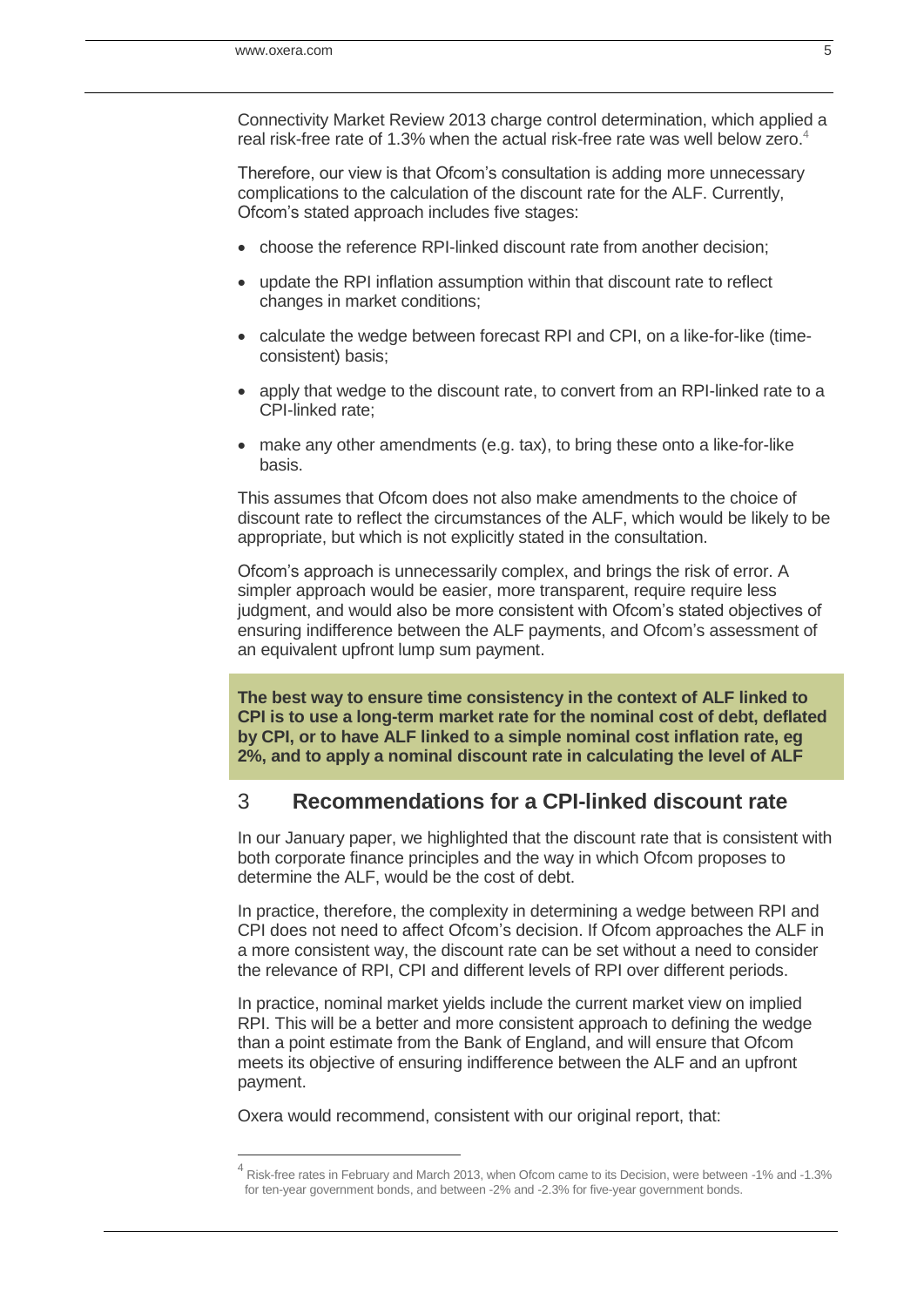j

- **the right discount rate is the cost of debt**. The cost of debt is observable in the market, and is appropriate for a fixed series of payments such as the ALF;
- **the right approach for ALF is to give the greatest weight to spot market yields, as the decision is 'one-off' in nature**. If Ofcom is to set a fixed rate for 20 years, this is a different basis to the approaches taken in MCT or its regulation of BT, which involve using longer-term averages, and are therefore not directly comparable. The spot market rate should be used, as otherwise the mobile operators will not be indifferent between the ALF and an upfront payment. This would remain the case even if Ofcom were to use the WACC or the risk-free rate in its Decision as the appropriate discount rate;
- **in that context, a nominal market yield, can be applied, discounted by long-term CPI forecasts of 2%**. If Ofcom accepts the approach of using a spot market rate, the need for an RPI to CPI conversion falls away. Ofcom can use direct market evidence on the implied inflation by using nominal market yields deflated by 2%.

**Oxera's January report proposed an RPI-linked cost of debt rate, based on a post-tax, nominal discount rate of 3.4% for the telecoms industry, or a lower rate for Vodafone. Applying the CPI-linked discount rate to the industry cost of debt, and assuming that 2% is an unbiased forecast for CPI, this equates to a CPI-linked cost of debt of 1.4% (post-tax, real).<sup>5</sup> The equivalent figure for Vodafone, based on our January report, would be a cost of debt of 0.5% (post-tax, real).**

Alternatively, and even more simply, a nominal industry discount rate of 3.4% (post-tax) could be applied, with a fixed forecast of inflation of 2%. The equivalent rate for Vodafone would be 2.5% (post-tax, nominal).

# 4 **Estimating the difference between RPI and CPI**

There are four key differences between RPI and CPI that result the wedge between the two metrics ('the wedge').

- **Formula effect**—RPI and CPI are calculated using somewhat different formulas. Most importantly, RPI calculations involve taking an arithmetic mean of relevant prices, while CPI uses a geometric mean of relevant prices. This effect will always have a positive effect on RPI, relative to CPI, although this could be offset by the factors below.
- **Housing effect**—RPI includes changes in mortgage costs, council tax and other housing costs, while CPI does not.
- **Weighting effect**—purchases included in CPI and RPI are weighted differently. This is largely due to the difference in populations used in the calculation of each index: RPI excludes expenditures by households in the top 4%, some pensioners, residents of communal establishments, and foreign visitors.<sup>6</sup>

<sup>&</sup>lt;sup>5</sup> The actual cost of debt should be updated to reflect the point in time at which Ofcom's decision would be implemented. The post-tax, real, cost of debt is based upon the post-tax, nominal, cost of debt, adjusted for 2% inflation

 $^6$  Office for National Statistics (2011), 'Consumer Price Indices – A brief guide', August, p. 14.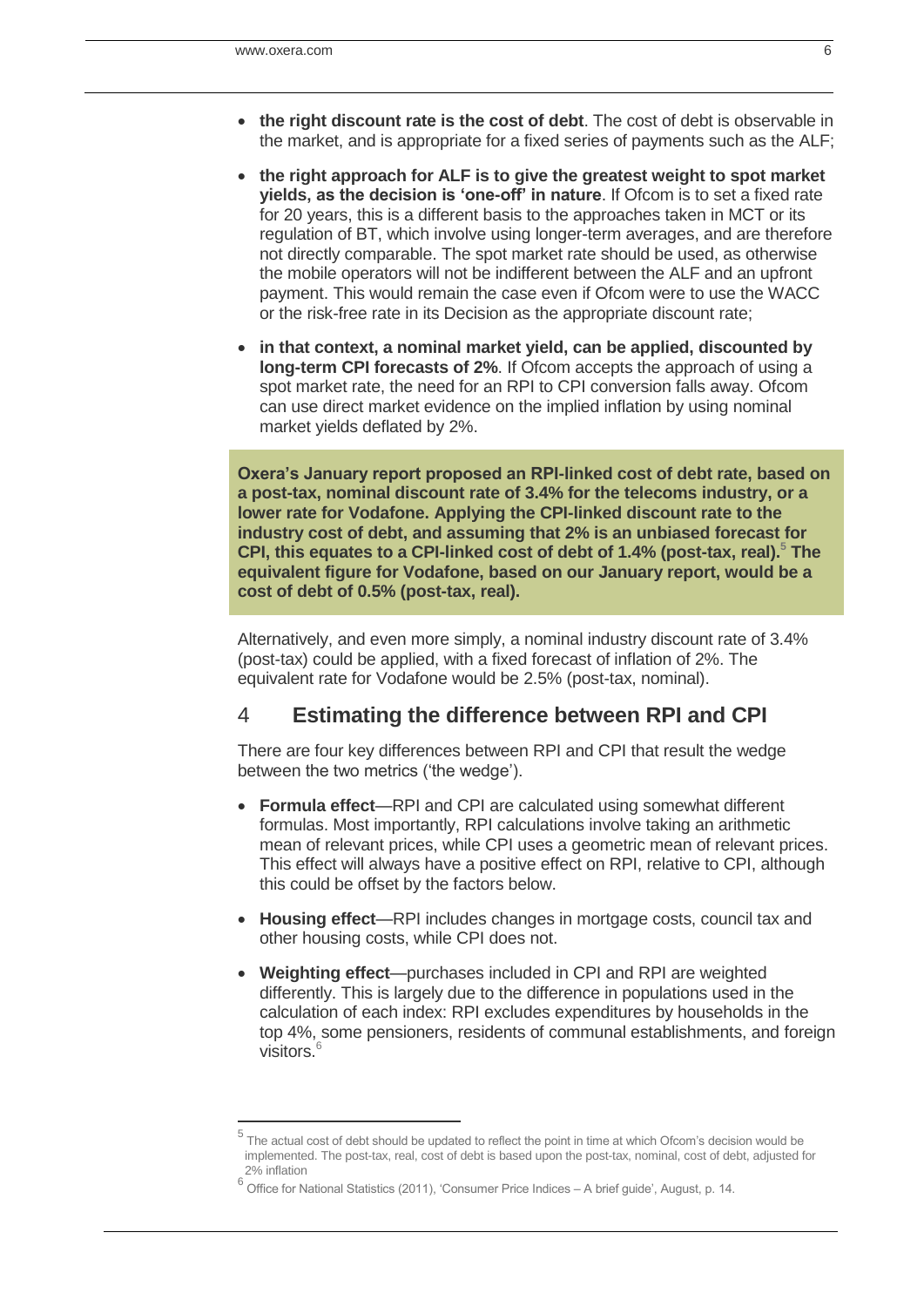**Coverage effect**—there are some other differences in the items that are included in RPI and CPI. For example, charges for financial services feature in CPI, but not in RPI.<sup>7</sup>

#### **4.1 Historical differences between RPI and CPI**

In assessing historical data on RPI and CPI, it is important to note that the formula used to compute RPI was changed in 2010. $8$  This resulted in a larger formula effect between RPI and CPI: prior to 2010, this effect was about  $0.5\%$ <sup>9</sup> and since then it has been around  $0.9\%$ .<sup>10</sup> Therefore, any measurement of historical differentials needs to take into account this change in the formula effect when comparing pre-2010 data to either forecast values or post-2010 realisations of the wedge.

The remaining effects may fluctuate significantly in how they affect the wedge, and are much more difficult to forecast accurately. While RPI has typically been larger than CPI, there have been instances when CPI has been higher than RPI, as seen in [Figure 4.1.](#page-6-0)



<span id="page-6-0"></span>**Figure 4.1 Difference between RPI and CPI (including components) (%)**

Source: Office for National Statistics data, Oxera analysis.

The past data on the wedge includes the financial crisis, during which housing costs dropped dramatically, outpacing the changes in wages and other prices. The past observations of the wedge may therefore not be a particularly good indicator of future values, to the extent that these past fluctuations in prices and the economy as a whole may not be repeated in the future.

 7 Office for National Statistics (2011), 'Consumer Price Indices – A brief guide', August, p. 19.

<sup>&</sup>lt;sup>8</sup> In particular, the method used for sampling clothing purchases for RPI calculations was altered. See Office for National Statistics (2011), 'CPI and RPI: increased impact of the formula effect in 2010', Information note, pp. 2–3.

<sup>9</sup> Miller, R. (2011), 'The long-run difference between RPI and CPI inflation', Office for Budget Responsibility, Working Paper No. 2, November, p. 7.<br>10 Dank of England (2014), inflation Par

<sup>10</sup> Bank of England (2014), 'Inflation Report – Section 4 Costs and Prices', February, p. 34. Oxera has also confirmed this using data from the Office for National Statistics.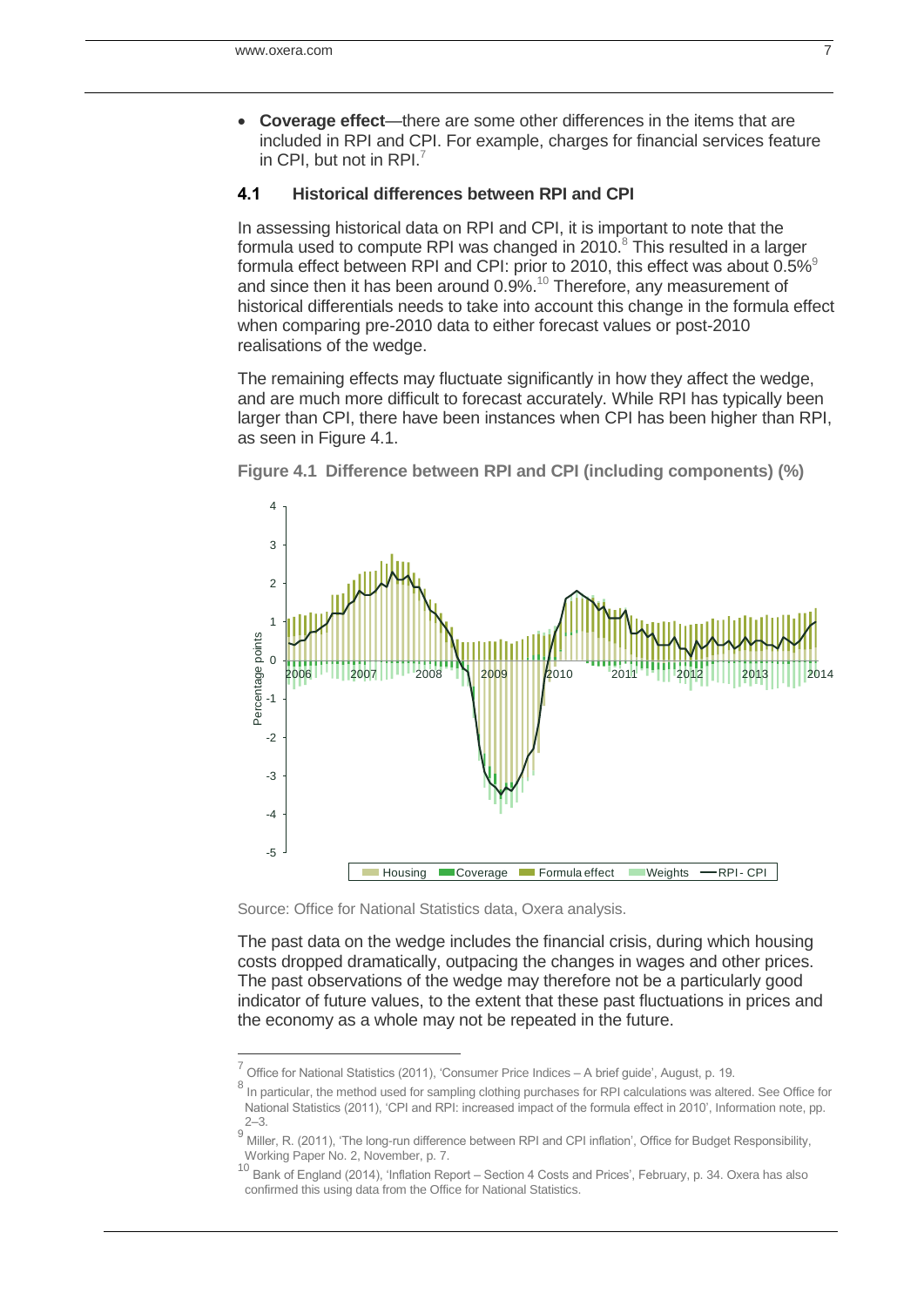This is particularly important for the RPI–CPI wedge, as this measure critically depends on prices in a few sectors (e.g. housing and financial services) relative to the economy as a whole, and these few sectors may not have a trajectory that is as sharp (or indeed much sharper than) the macroeconomic business cycle.

Excluding the time period when the housing effect was negative (September 2008–February 2010), and uprating the remaining pre-2010 observations by 0.4% to account for the change in formula effect, gives a mean wedge size of about 1.1% over a six-year time period (January 2006–August 2008 and March 2010–February 2014). Over the longer term, and including the period when the housing effect was negative, the average wedge in 1989–2011 was also about 1.1%, when uprated by 0.4% for the change in formula effect.<sup>11</sup>

#### **4.2 Long-term estimates of the RPI–CPI wedge**

There are several long-term estimates of the RPI–CPI wedge available, given data provided by independent bodies. Comparing the forecasts below to past values of the wedge provides a general outlook that the RPI–CPI wedge is expected to be slightly greater in the future than in the past, although generally of a similar magnitude.

#### **4.2.1 Bank of England**

 $\overline{a}$ 

As mentioned above, the Bank of England projects a long-run wedge of 1.3% between RPI and CPI. This wedge is the sum of long-run estimates for the formula effect (0.9%), the housing effect (0.6%) and the effect of other differences between the two measures  $(-0.2\%)$ .<sup>12</sup>

#### **4.2.2 Office for Budget Responsibility**

The Office for Budget Responsibility (OBR) commissioned a study into the longrun difference between RPI and CPI, which concluded in 2011. This study found that the wedge is likely to be in the range of 1.3–1.5%, and that the range is driven by differing assumptions about the size of the formula effect.<sup>13</sup> The study assumes that the housing effect will be 0.5%, and that the remaining effects will effectively be zero in the long run.<sup>14</sup>

Additionally, the OBR notes that, if mortgage payments grow proportionally to average earnings, the size of the wedge would be expected to be around 1.2%.<sup>15</sup> That said, the OBR posits that mortgage payments are likely to outpace average earnings, thereby increasing the size of the wedge,  $16$  although this outlook may change in the future.

<sup>11</sup> The average wedge for 1989–2011 is reported as 'around 0.7%'; 0.4%, pro-rated for the proportion of the time period that was prior to the increased formula effect (i.e. 1989–2009), equals 0.36%. The sum of these two figures is around 1.1%. The actual average wedge for 1989–2011 is taken from Miller, R. (2011), 'The long-run difference between RPI and CPI inflation', Office for Budget Responsibility, Working Paper No. 2, November, p. 2.

<sup>12</sup> Bank of England (2014), 'Inflation Report – Section 4 Costs and Prices', February, pp. 34–5.

<sup>13</sup> Miller, R. (2011), 'The long-run difference between RPI and CPI inflation', Office for Budget Responsibility, Working Paper No. 2, November, p. 31.

<sup>14</sup> Miller, R. (2011), 'The long-run difference between RPI and CPI inflation', Office for Budget Responsibility, Working Paper No. 2, November, p. 31.

<sup>15</sup> Office for Budget Responsibility (2011), 'Economic and fiscal outlook', Cm 8036, March, p. 70.

<sup>16</sup> Office for Budget Responsibility (2011), 'Economic and fiscal outlook', Cm 8036, March, p. 70.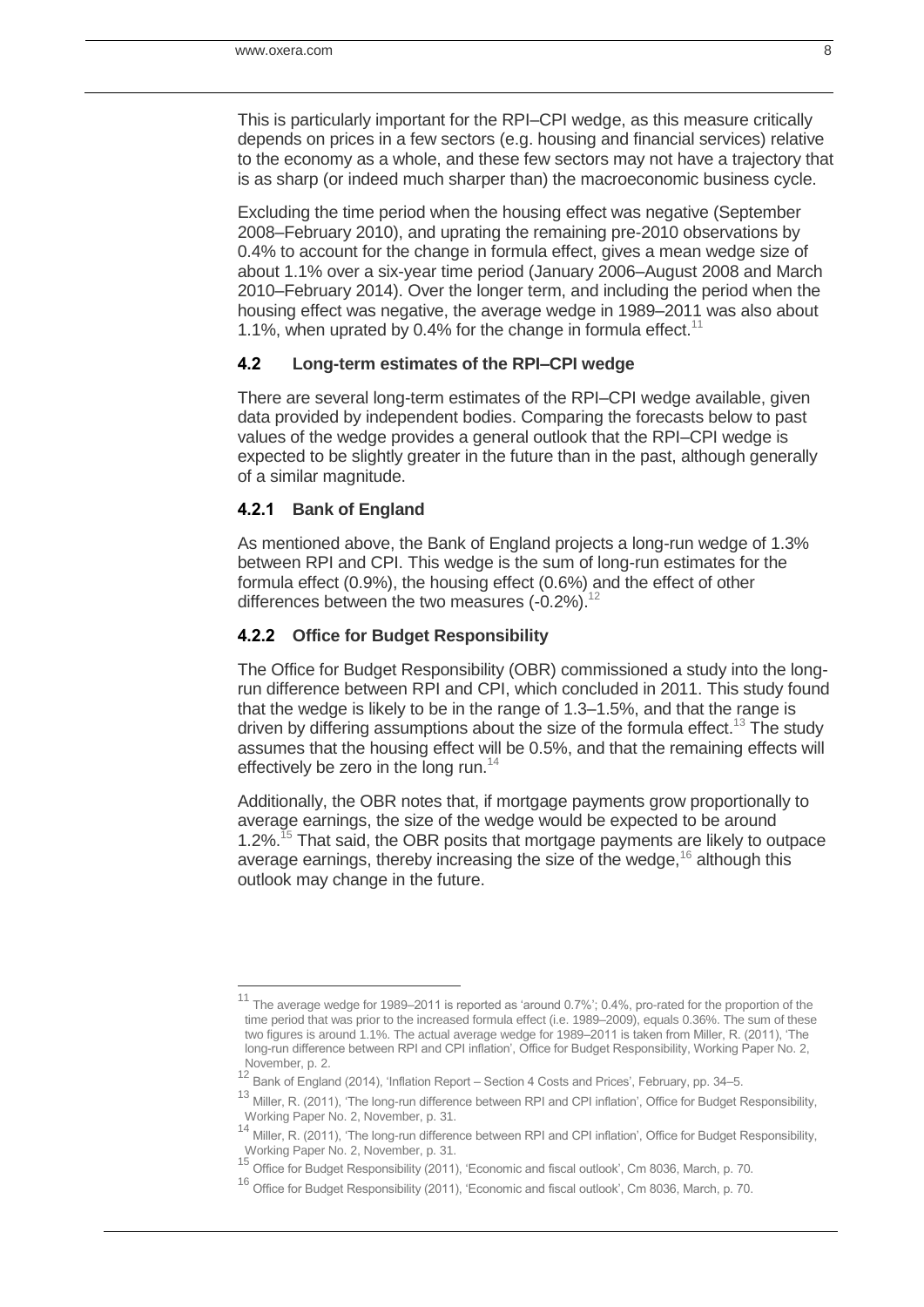$\overline{a}$ 

### **4.2.3 Oxford Economics**

Oxford Economics provides forecasts for RPI and CPI via Datastream—Oxera has accessed these and calculated the wedge implied by the forecasts. While, in the short term, this wedge is 0.5–2.1%, from 2021 onwards it stabilises at around 1.2%.

### **4.3 Short-term estimates of the RPI–CPI wedge**

HM Treasury also reports inflation forecasts provided by independent forecasting firms, and publishes them for a given year and for the next year. Oxera has used data from the April 2014 publication, which includes forecasts from 28 organisations.<sup>17</sup> The average of these forecasts implied a 0.9% wedge for 2014, and a wedge of 1.1% for 2015. For 2014, the lowest forecast wedge was 0.3% and the highest was 1.5%; for 2015, these numbers were 0.4% and 1.5% respectively.

These are short-term forecasts—they may be a poor predictor of the long-term wedge, but are indicative that, while there may be an argument that the wedge will trend towards 1.3%, it is currently lower, and may remain lower for some time.

# 5 **Uncertainty over the forecasts of RPI and CPI**

It is important to note that the estimates given above are point estimates, and do not take into account the possible path that the wedge may take over time. Additionally, the estimates do not provide any distribution for the expected longrun wedge; potentially, such a distribution may be very heavily skewed. It is unclear whether it is more, less or equally likely that the wedge will be greater than or less than 1.3%. Past evidence, however, shows that the wedge has generally been below 1.3%.

Indeed, there may be asymmetry in the risk of the wedge deviating from the long-run target. This target is dependent on a stable growth rate—however, this growth may disproportionately affect sectors that are covered by only one of the measures. Moreover, a recession, which may occur in the next 20 years, may again disproportionately affect sectors that are not covered by both metrics; it does not seem unreasonable to suppose that a future recession may affect housing costs disproportionately, as was the case during the most recent recession. Similarly, increased financial regulations and oversight may result in higher costs for financial services, decreasing the wedge, as this would increase CPI but would not affect RPI.

[Table 5.1](#page-9-0) illustrates how this has affected the size of the wedge in practice.

<sup>17</sup> Some organisations do not provide RPI forecasts, or forecasts for 2015. HM Treasury (2014), 'Forecasts for the UK economy: a comparison of independent forecasts', No. 324, April, Table 2 and Table 5, pp. 5 and 8.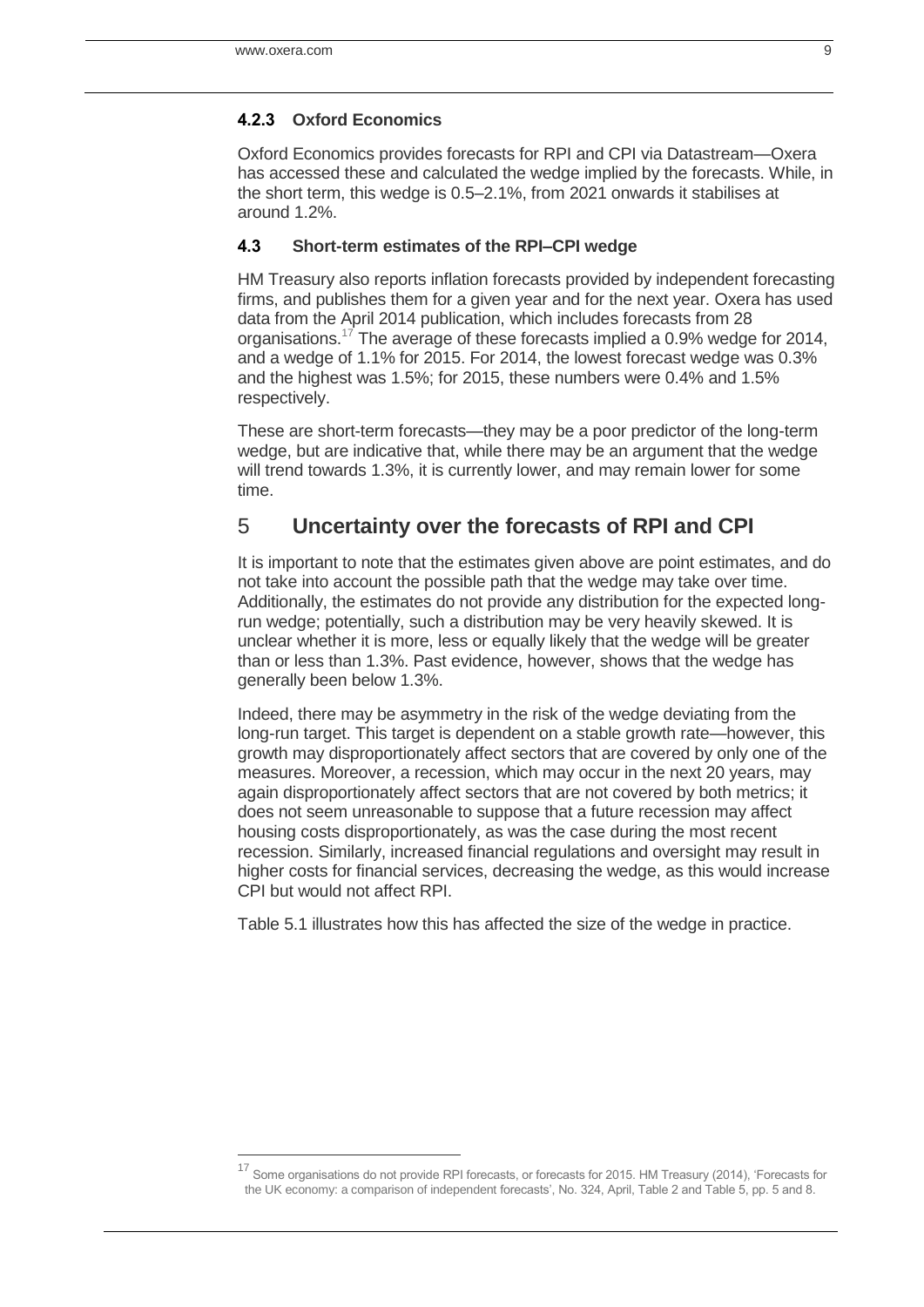| Sample period start | Sample period end | Wedge     |
|---------------------|-------------------|-----------|
| 2011                | 2014              | 0.6%      |
| 2009                | 2014              | $0.1\%$ * |
| 2006                | 2014              | $0.6\%$ * |
| 1989                | 2011              | $1.1\%$ * |

<span id="page-9-0"></span>

| Table 5.1 RPI-CPI wedge over different sample periods |  |  |  |  |
|-------------------------------------------------------|--|--|--|--|
|-------------------------------------------------------|--|--|--|--|

Note: \* Pre-2010 observations have been uprated by 0.4% to account for the change in sampling which resulted in a change in the size of the formula effect beginning in January 2010.

Source: Oxera analysis, Office for National Statistics, and Miller, R. (2011), 'The long-run difference between RPI and CPI inflation', Office for Budget Responsibility, Working Paper No. 2, November, p. 2.

Similarly, the recent evidence all points to actual CPI, on average, being more likely to be high relative to the target of 2%. Whilst 2% may be the most likely case, and is still the target, actual CPI has tended to overshoot (be higher than) 2%, rather than undershoot. If this continues, then setting a CPI-linked discount rate based on a CPI forecast of 2% will potentially result in a higher cost than intended, and will not achieve Ofcom's objective of indifference.

The analysis in these sections all illustrates that the art of forecasting RPI and CPI is complex. The least complex approach would be that proposed in section 3—to take the nominal cost of debt and deflate at the CPI forecasts. However, there is no economic evidence that 2% is an unbiased 20-year forecast.

Given the structure proposed for the ALF, a plausible alternative would be to lock in the 2% inflation target, as a nominal, fixed amount, and to apply a nominal discount rate to those fixed payments. This would achieve the intention of increasing payments with a likely measure of inflation over the 20-year period, without having to rely on an uncertain and, potentially, biased, point estimate for the forecast at this stage.

#### **5.1 Conclusion: Ofcom's proposed wedge**

If Ofcom chooses to apply a wedge, the level of 1.3% proposed by Ofcom is very similar to other long-term estimates provided by the OBR and imputed from forecasts from Oxford Economics.

In summary, the Bank of England estimate may be an accurate anchor point for the long-term wedge. However:

- the balance of risks over a 20-year period appears to be to that 1.3% may overestimate the longer-term average, based on recent evidence, longer-term evidence, and actual measures of key effects relative to those assumed in the Bank of England/OBR forecasts. None of the sources of outturn evidence that we considered were as high as the level of the economic forecasts;
- the assumption of a 1.3% differential between RPI and CPI is significantly above the current level—assuming a trajectory towards a long-term average could imply that the average will be more likely to be around 0.1%-0.2% lower than the long-term target;
- the forecast includes a significant housing wedge, which may be justified in the near term based on current economic assessment, but may be less likely to prevail over the longer-term;